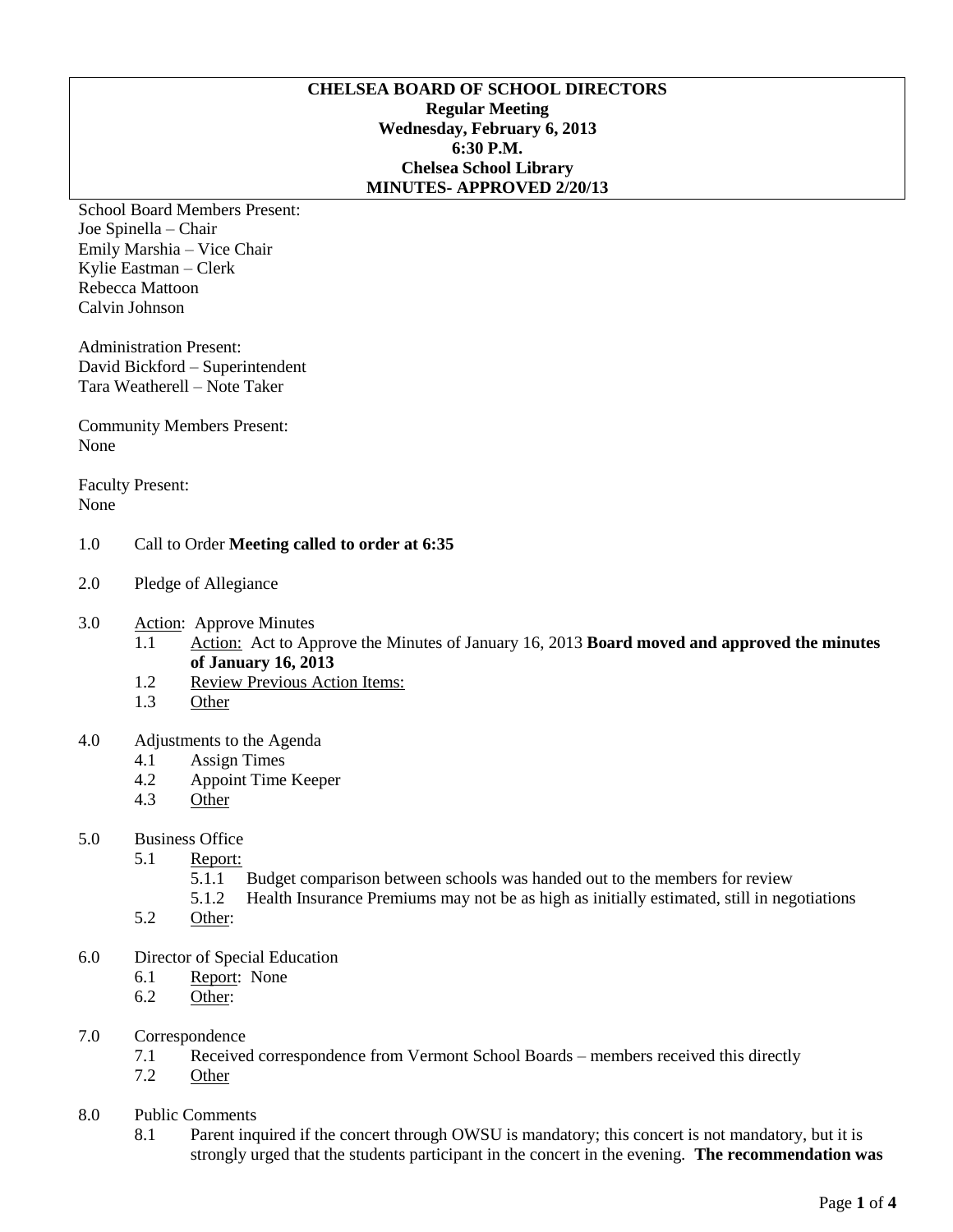**made the schedule to be shared with all the parents showing that there are meals and down time provided throughout the day.**

- 8.2 Parent inquired about the day that the school was supposed to start late and then the water line broke and made the suggestion that there be more notice before the buses go out. **Mark explained under this circumstance it was hard to put out the notice but may have been able to get the Alert Now out a little faster and will work to do this if this happens again.**
- 8.3 Joe noted that he had seen the Budget Report from RTCC to the Voters in the Herald, Joe thought was an excellent idea and brought it to share if someone had not seen it.
- 8.4 Other

## 9.0 Principal

- 9.1 Report: Principal's Report
	- 9.1.1 Thank You received by the Athletic Director from Leslie C Howard-McIntyre (Chelsea alumni) watched her son at another High School play his game and she saw pink everywhere and was so proud that Chelsea was wearing Breast Cancer Awareness shirts. She is a Survivor and was so thankful that Chelsea is helping to save lives.
	- 9.1.2 John Udis has completed his work and reported it out to the Superintendent and Principal unfortunately the meeting was set for the day the water line broke and will need to reschedule. **Will bring the report next time to share with the Board**
	- 9.1.3 Tech Committee would like to make iPad demonstrations to the Board and to the Community to share how they are currently and actively being used in the classroom
	- 9.1.4 Fall 2012 NECAP Results were released for grades  $3-8 \& 11$  in reading, math and writing (5, 8, and 11) completed a review of the results. Board discussed how as a school they can improve and get better policies in place to continue to facilitate success in learning by all students, and that success always be measured based on input and output from all students.
	- 9.1.5 Grades 3-8 Timed Computation Tests; will be administering the winter time computation tests to students prior to Mid-Winter Break. Baseline and winter class results will be available in early Marc
	- 9.1.6 Teacher training was held on January  $21<sup>st</sup>$  in-service on the new phone system. Training was provided by Key Communications. A webinar refresher on Web2School was also held. The school will be utilizing additional features of Web2School including attendance and elementary report card features to be implemented by Fall 2013.
	- 9.1.7 Smart Balance Pilot Preparation: Meetings have been held with Mike Tisdale, Parrish Eiskamp and Pam Quinn to ensure that the school is all set for the administration of the pilot assessments. The assessments are computer-based. The pilot window is March 6-21, 2013.
	- 9.1.8 Common Core Math: Planning underway by Curriculum Director Shirley Ferguson to bring teams of teachers together K-2, 3-5, 6-8 and 9-12 across OWSU to begin curriculum work on common core math. Shirley has been visiting classrooms in Chelsea and at other OWSU schools to familiarize herself to faculty, curriculum and instruction
	- 9.1.9 CPS participated in the VT Youth Risk Behavior Survey sponsored by VT Dept. Of Ed and VT Dept of Health on February 5, 2013. Questions included nutrition, alcohol, tobacco and other drug use, physical exercise and injuries.
	- 9.1.10 Tech Consultant, Mike Tisdale and Head of Maintenance Terry Libby have partnered to expand our multiple, limited existing camera surveillance systems to a single, more robust, and expandable system. Investing approximately \$1,100 in an IP Camera System to run on our existing network infrastructure. The additional interior and exterior cameras, combined with software, will better serve our video surveillance needs, both for recorded monitoring, as well as real-time monitoring from any web-based computer who is authorized. With IP camera technology becoming increasingly less expensive with virtually limitless expandability – it is the fiscally prudent way for us to proceed in ensuring our school is a secure learning environment for students, staff and visitors.
	- 9.1.11 Junior Iron Chef: We have a team of 5 students participating/competing this weekend Feb  $2^{nd}$ at the Jr Iron Chef competition in Essex VT
	- 9.1.12 FEED Class: Group of teacher and other community members are currently participating in a 6 week class to enhance their skills around implementing FEED into our curriculum
	- 9.1.13 RTCC Site Visit Mindy Farnham is working to schedule a site visit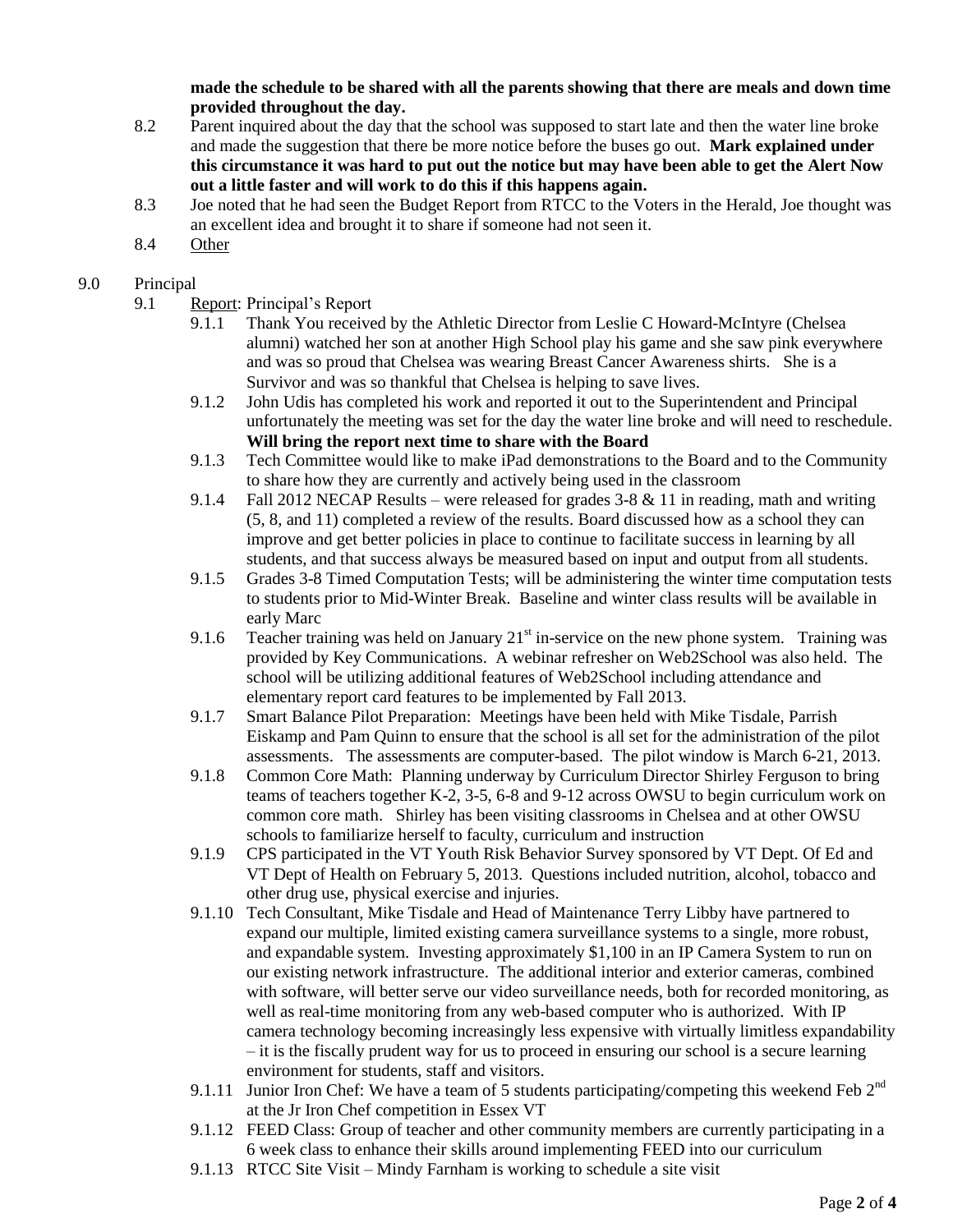- 9.1.14 Amanda Greene will be representing CPS at the Winooski Valley Jazz Festival on February 7- 8, 2013
- 9.1.15 All State Music Festival: Jade Edwards, Lindsey Greene, Amanda Greene, and Christie Galfetti auditioned for All State Music Festival held on January 19<sup>th</sup>
- 9.1.16 OWSU Music Festival: Sixty (60) students will be participating in the OWSU Music Festival on March 14th. Chelsea Music Teacher Jen Chambers will be the elementary conductor
- 9.1.17 Winooski Valley Music Festival: Alexis Allen, Grace Kay, Ashlee Button, and Tucker Chapin will be signing in the middle school chorus at the Festival on April 3<sup>rd</sup>
- 9.1.18 Community School Luncheons scheduled include the following: Parent's Luncheon March 21<sup>st</sup>, Grandparents' Luncheon April 11<sup>th</sup>, Chelsea Senior Citizens May 17<sup>th</sup>
- 9.1.19 Spring Musical "Celebrating the 100 Years of Chelsea School" is under way. Art Teacher Dee Miller and Music Teacher Jen Chambers are recruiting students K-12. The teachers will be conducting a large scale media blitz (print, television, and radio outlets) leading up to the May  $30<sup>th</sup>$  performance
- 9.1.20 Elementary Volunteer: Community member Rita Chambers has volunteered to work with the elementary students and teachers each Friday. She visited the classes for the first time on Friday, February  $1<sup>st</sup>$ . She is very enthusiastic and is eager to support the academic growth of the elementary students
- 9.1.21 Opinion Survey: For future Board consideration as Community Forum information is analyzed, and a vision, mission, beliefs and objective are developed and written, Principal recommends an annual opinion survey that he has used in previous districts.
- 9.1.22 Discussion on 2013-2014 School Calendar
- 9.1.23 Discussion on 2013-2014 Class Schedule
- 9.1.24 Diversity Day Flyer that will be going out on Thursday was shared with the Board, there is an invite to families and community members participate on February 14.
- 9.2 Report: Student Enrollment Report (exhibit 1) 183 Students as of January 24, 2013
- 9.3 Report: Energy Audit Response ( to be emailed)
- 9.4 Other:
- 10.0 Superintendent
	- 10.1 Report: Legislative Update
		- 10.1.1 School Lunch Funding is going to have a straight and relatively easy path; this does lift a burden to families especially those with multiple children.
		- 10.1.2 Dual Enrollment is seen by some as very attractive as it can assist in cutting down cost. Governor is proposing that the General Fund cover the start up of this program in the future would come out of the Ed Fund
		- 10.1.3 Universal Access to Preschool has hit a bump with the funding source
	- 10.2 Other:

#### 11.0 OWSU

- 11.1 Report: Update on Negotiations: None
- 11.2 Future Meeting Dates: February 7, 2013 @ 6:00 PM – Negotiations @ South Royalton February 14, 2013 @ 6:30 PM – Executive Committee @ OWSU February 21, 2013 @6:00 PM – Negotiations @ South Royalton
- 12.0 RTCC Representative
	- 12.1 Report: None
	- 12.2 Other:
- 13.0 Old Business
	- 13.1 Report: Energy and Mechanical Bid Specification reviewed the original request for proposal that went into the newspapers and it did include the Centralized Control system, however the signed contract did not. **David is arranging for Principals, Board Chairs and Head of Maintenance to Orange Southwest to see how they went through the steps in some efficiencies in Building & Grounds and developing a common approach as they have saved a lot of money by doing this**